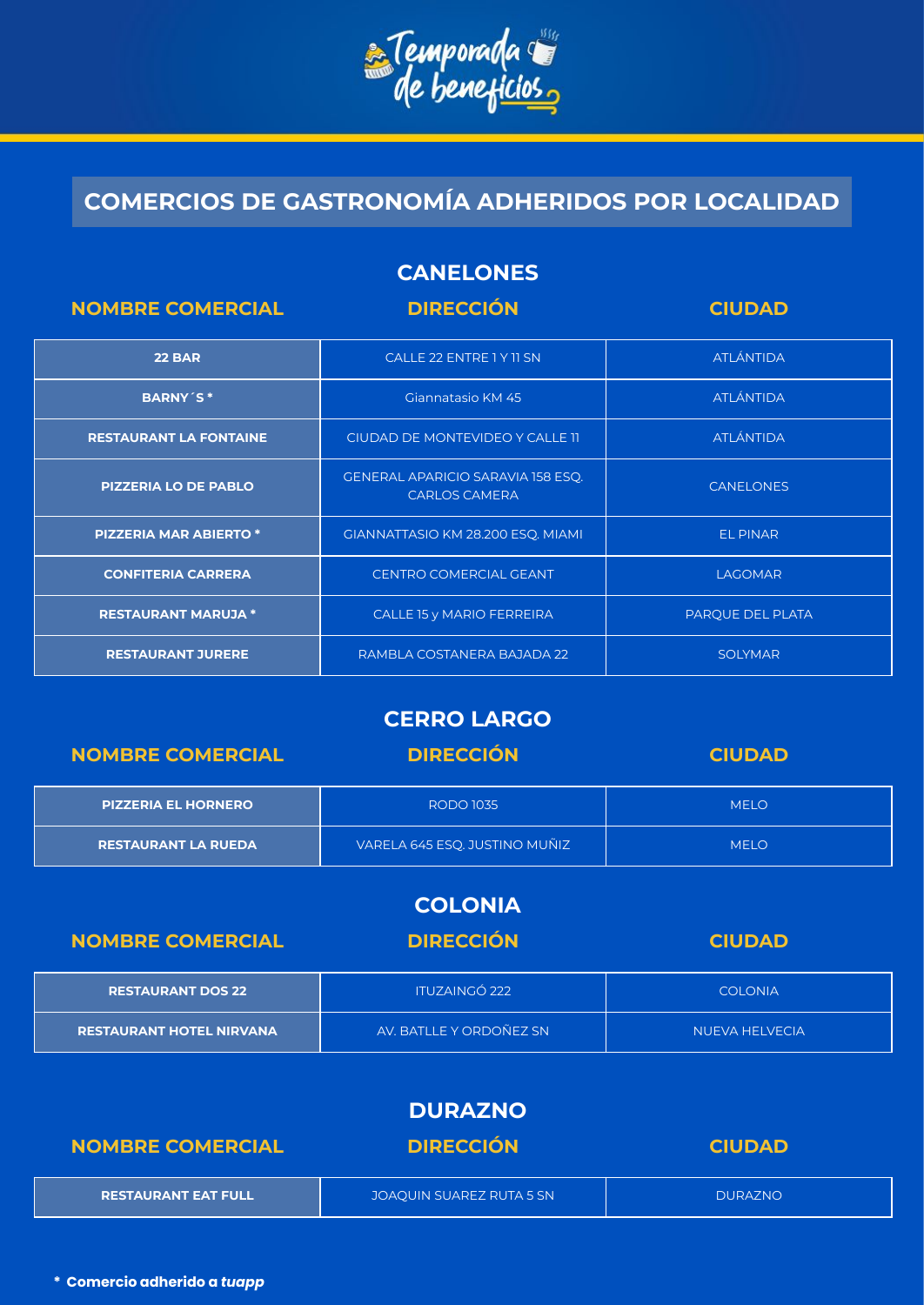

| <b>FLORES</b>                               |                                                |                   |
|---------------------------------------------|------------------------------------------------|-------------------|
| <b>NOMBRE COMERCIAL</b>                     | <b>DIRECCIÓN</b>                               | <b>CIUDAD</b>     |
| <b>CAFE 33</b>                              | <b>TREINTA Y TRES 641</b>                      | <b>TRINIDAD</b>   |
| <b>CAFE C.A.I</b>                           | FONDAR 809                                     | <b>TRINIDAD</b>   |
|                                             | <b>FLORIDA</b>                                 |                   |
| <b>NOMBRE COMERCIAL</b>                     | <b>DIRECCIÓN</b>                               | <b>CIUDAD</b>     |
| RESTAURANT CHURRASQUERÍA<br><b>PAJARITO</b> | <b>ITUZAINGÓ 490</b>                           | <b>FLORIDA</b>    |
|                                             | <b>LAVALLEJA</b>                               |                   |
| <b>NOMBRE COMERCIAL</b>                     | <b>DIRECCIÓN</b>                               | <b>CIUDAD</b>     |
| RESTAURANT PARQUE UTE ANTEL                 | RUTA 12 KM 347.500 SN                          | <b>MINAS</b>      |
|                                             |                                                |                   |
|                                             | <b>MALDONADO</b>                               |                   |
| <b>NOMBRE COMERCIAL</b>                     | <b>DIRECCIÓN</b>                               | <b>CIUDAD</b>     |
| <b>RESTAURANT CON HISTORIA</b>              | CAMACHO ESQ ROOSEVELT SN                       | <b>MALDONADO</b>  |
| <b>RESTAURANT PIZZA FRANCO</b>              | <b>18 DE JULIO 1052</b>                        | <b>MALDONADO</b>  |
| <b>VOLVER</b>                               | 3 DE FEBRERO Y JOAQUIN DE VIANA                | <b>MALDONADO</b>  |
| <b>ARGENTINO HOTEL Restaurante</b>          | Rambla de los Argentinos y Armenia             | <b>PIRIÁPOLIS</b> |
| <b>LA CORNICHE</b>                          | RAMBLA DE LOS ARGENTINOS ESQ.<br><b>FREIRE</b> | <b>PIRIÁPOLIS</b> |
| <b>RESTAURANT ALBA EXPRESS</b>              | ATANASIO SIERRA 890                            | <b>PIRIÁPOLIS</b> |
| <b>RESTAURANT LA GOLETA</b>                 | RBLA DE LOS ARGENTINOS ESQ. SIERRA             | <b>PIRIÁPOLIS</b> |
| <b>RESTAURANT MERIDIANO 58</b>              | CIMA CERRO SAN ANTONIO PADRON<br>4666          | <b>PIRIAPOLIS</b> |

**\* Comercio adherido a** *tuapp*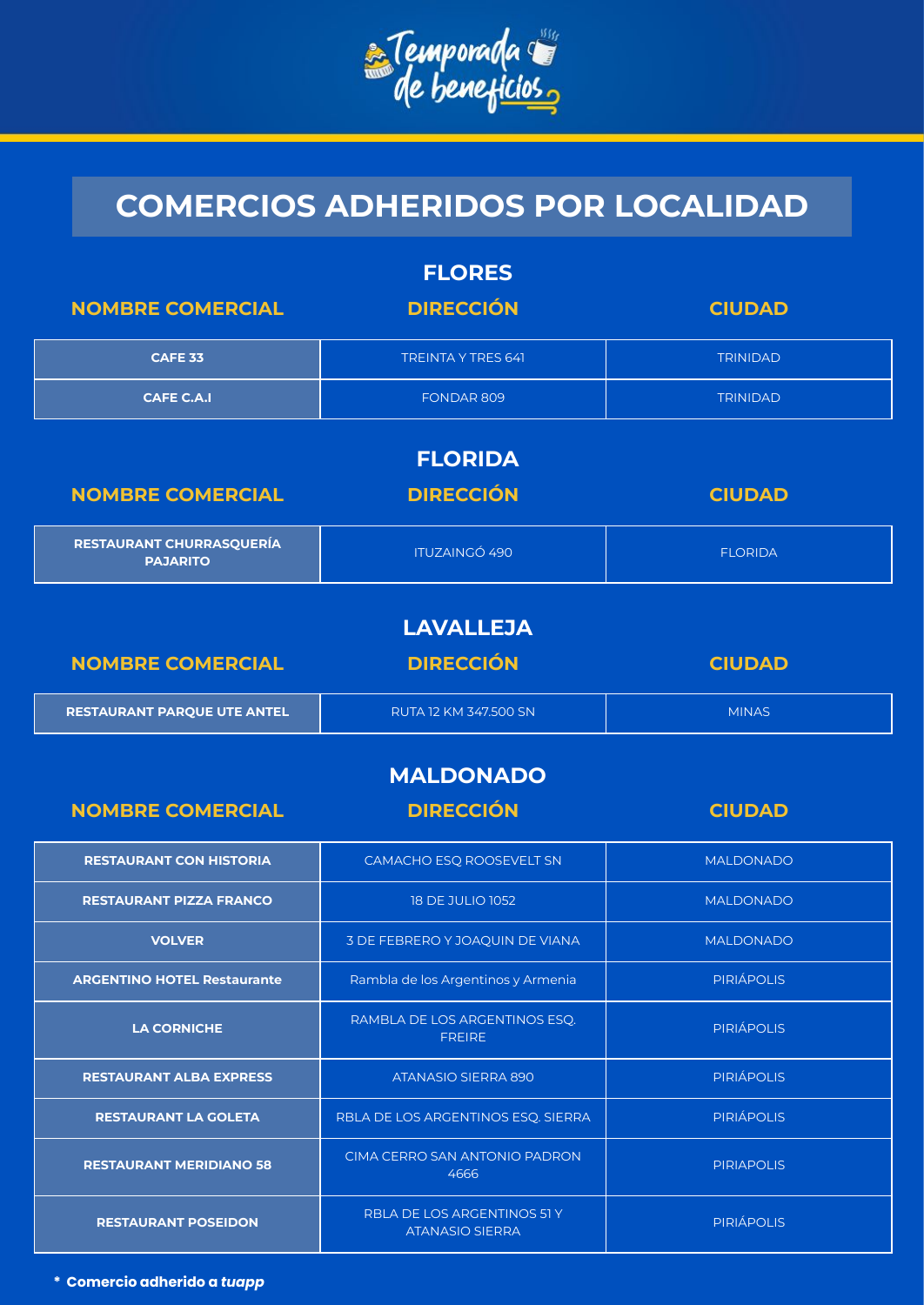

|  | <b>MALDONADO</b> |  |
|--|------------------|--|
|  |                  |  |
|  |                  |  |

| <b>NOMBRE COMERCIAL</b>                                | <b>DIRECCIÓN</b>             | <b>CIUDAD</b>         |
|--------------------------------------------------------|------------------------------|-----------------------|
| <b>RESTAURANT TERRANOVA</b>                            | <b>RBLA Y SANABRIA</b>       | <b>PIRIÁPOLIS</b>     |
| <b>RESTAURANT LO DEL NEGRO Y JAQUE</b>                 | AV ARTIGAS Y MALDONADO SN    | <b>PLAYA VERDE</b>    |
| <b>LA NAVICELLA</b>                                    | <b>INTERBALNEARIA KM 116</b> | <b>PUNTA BALLENA</b>  |
| <b>RESTAURANT MANDALAPIZZA</b>                         | RUTA 10 KM 117,500 SN        | <b>PUNTA BALLENA</b>  |
| <b>BARNY'S*</b>                                        | Av Roosevelt Pda 7           | <b>PUNTA DEL ESTE</b> |
| <b>ESCUELA ALTA GASTRONOMÍA PEDRO</b><br><b>FIGARI</b> | RBLA WILLIMAN Y PDA 12 SN    | <b>PUNTA DEL ESTE</b> |
| <b>RESTAURANT FERRAN</b>                               | GORLERO 636                  | <b>PUNTA DEL ESTE</b> |

### **MONTEVIDEO**

| <b>NOMBRE COMERCIAL</b>        | <b>DIRECCIÓN</b>                   | <b>CIUDAD</b>     |
|--------------------------------|------------------------------------|-------------------|
| <b>ALMAZARA</b>                | SARANDÍ 301                        | <b>MONTEVIDEO</b> |
| <b>BAR LA IBERICA 2 PLATOS</b> | SANTIAGO DE CHILE 1300             | <b>MONTEVIDEO</b> |
| <b>BARNY'S*</b>                | Avda Italia 5820                   | <b>MONTEVIDEO</b> |
| <b>BARNY'S*</b>                | Bvr Batlle y Ordóñez 3770          | <b>MONTEVIDEO</b> |
| <b>CONFITERIA CARRERA</b>      | MAGALLANES 1434                    | <b>MONTEVIDEO</b> |
| <b>CONFITERIA CARRERA</b>      | MAGALLANES 1446                    | <b>MONTEVIDEO</b> |
| <b>CONFITERIA CARRERA</b>      | PUNTA CARRETAS SHOPPING            | <b>MONTEVIDEO</b> |
| <b>CONFITERIA CARRERA</b>      | MONTEVIDEO SHOPPING                | <b>MONTEVIDEO</b> |
| <b>CONFITERIA CARRERA</b>      | AVENIDA ITALIA 4205 (PLAZA ITALIA) | <b>MONTEVIDEO</b> |
| <b>LA GAYOLA</b>               | PUNTA CARRETAS SHOPPING            | <b>MONTEVIDEO</b> |
| <b>LO DE VICENTE *</b>         | GARZÓN 1886                        | <b>MONTEVIDEO</b> |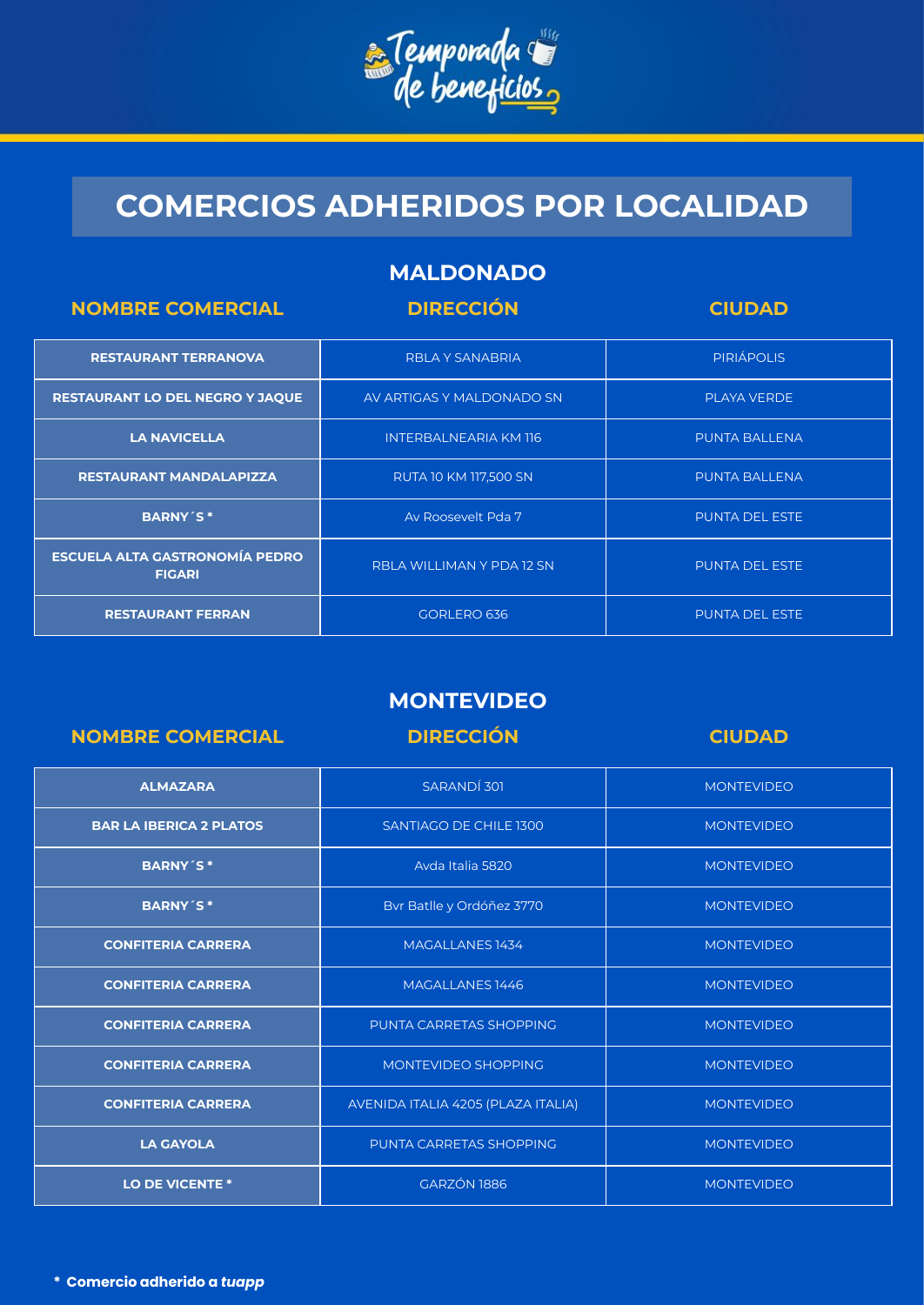

#### **MONTEVIDEO**

| <b>NOMBRE COMERCIAL</b>             | <b>DIRECCIÓN</b>                   | <b>CIUDAD</b>     |
|-------------------------------------|------------------------------------|-------------------|
| <b>PARRILLA PELLICER</b>            | JOSE L. TERRA 2220 LOCAL 100 (MAM) | <b>MONTEVIDEO</b> |
| <b>RESTAURANT BAR TINKAL</b>        | <b>FRUGONI 853</b>                 | <b>MONTEVIDEO</b> |
| <b>RESTAURANT BRECHA BAR Y CAFE</b> | <b>AQUILES LANZA 1201</b>          | <b>MONTEVIDEO</b> |
| <b>RESTAURANT BISTRO DEL MAR</b>    | RBLA GANDHI 530                    | <b>MONTEVIDEO</b> |
| <b>RESTAURANT BOCAAMADA</b>         | <b>YACO 1455</b>                   | <b>MONTEVIDEO</b> |
| <b>RESTAURANT FANS</b>              | <b>CONSTITUYENTE 1515</b>          | <b>MONTEVIDEO</b> |
| <b>RESTAURANT HISPANO</b>           | <b>SAN JOSE 1050</b>               | <b>MONTEVIDEO</b> |
| <b>RESTAURANT LA GIRALDA</b>        | <b>BR ARTIGAS 1597</b>             | <b>MONTEVIDEO</b> |
| <b>RESTAURANT SALMUERA BISTRO</b>   | <b>RBLA OHIGGINS 4740</b>          | <b>MONTEVIDEO</b> |
| <b>RESTOBAR SALOME *</b>            | ZABALA 1538                        | <b>MONTEVIDEO</b> |
| <b>ROBUSTA CAFÉ</b>                 | <b>MINAS 1413</b>                  | <b>MONTEVIDEO</b> |
| <b>ROBUSTA CAFÉ</b>                 | <b>BVAR ARTIGAS 1623</b>           | <b>MONTEVIDEO</b> |
| <b>SMOKED FOOD</b>                  | FRANCISCO MUÑOZ 2984               | <b>MONTEVIDEO</b> |

#### **PAYSANDÚ**

| <b>NOMBRE COMERCIAL</b> | <b>DIRECCIÓN</b>  | <b>CIUDAD</b> |
|-------------------------|-------------------|---------------|
| <b>PIO PIO</b>          | LEANDRO GÓMEZ 562 | PAYSANDÚ      |
|                         | <b>RIO NEGRO</b>  |               |

| <b>NOMBRE COMERCIAL</b> | <b>DIRECCIÓN</b>        | <b>CIUDAD</b>      |
|-------------------------|-------------------------|--------------------|
| <b>TABACANA</b>         | <b>18 DE JULIO 1400</b> | <b>FRAY BENTOS</b> |